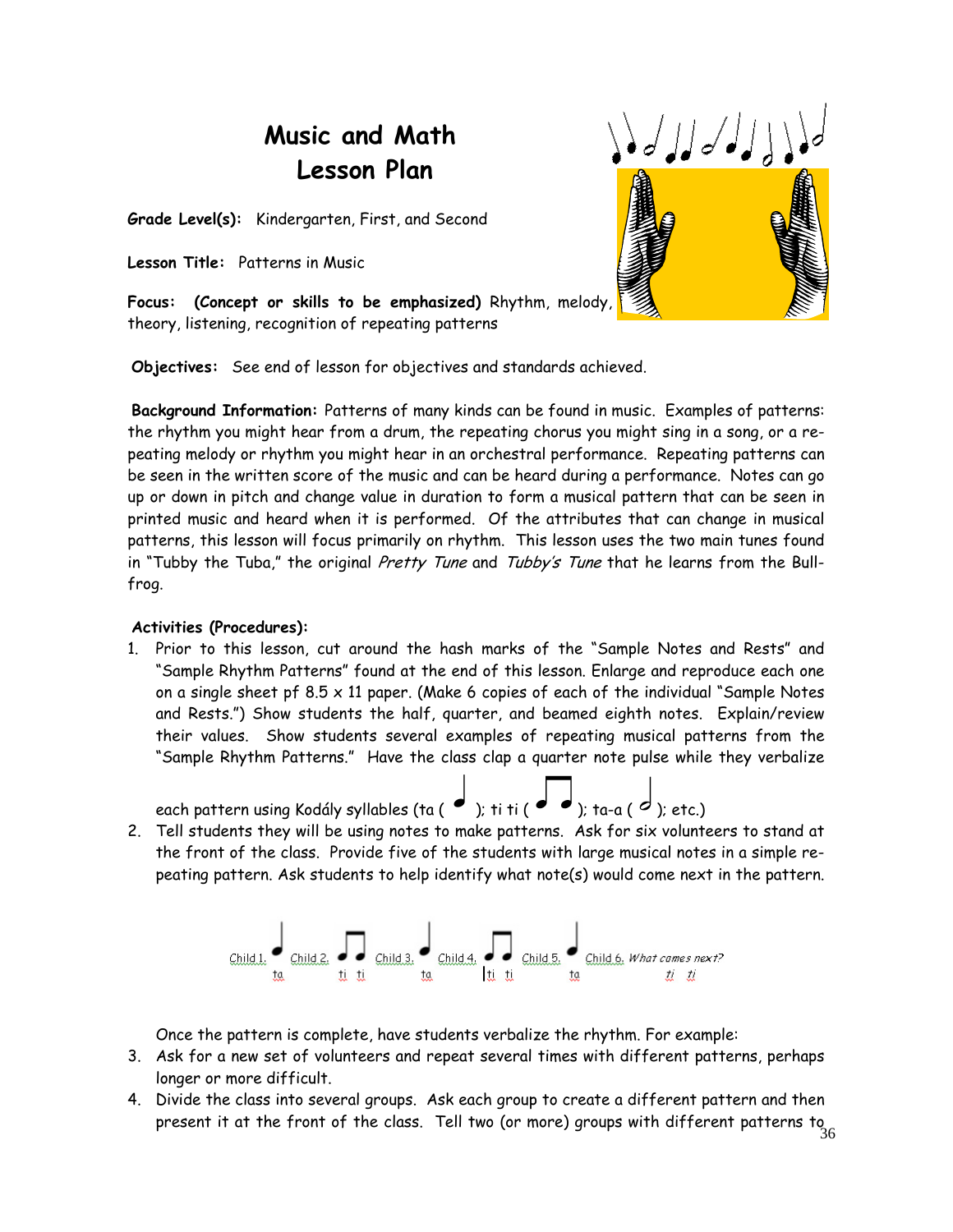5. Tell students that there are repeating patterns in most music. Explain that patterns can be seen in written music and *heard* when it is played. Have students open their Student Study Guides to the "Pretty Tune and Tubby's Tune - Patterns Worksheet." Notice that both of these tunes are all Ta and Ti Ti patterns. Have students look for the repeating rhythm patterns in the written music of the Pretty Tune and Tubby's Tune. (See the end of this lesson plan for the Answer Key.) After they have found the patterns, play Track **2**, Pretty Tune, and Track **1**, Tubby's Tune, found on the enclosed Audio CD. Ask students to **listen** for the patterns they have found on the worksheet.

# **Modifications (Special Needs):**

1. Visual and auditory impaired students will need special consideration during this lesson with seating and materials adaptations.

2. Learning disabled students may benefit by abbreviating this lesson's content and length.

3. Varying learning styles will be addressed with the variety of activities in this lesson – tactile, visual and sensory learning styles are utilized.

4. Gifted student needs are provided through the creative aspect of the pattern development.

#### **Assessment/Evaluation\*:**

1. Formative Evaluation Plan: The teacher will facilitate discussion and observe student participation. During the completion of the "Pretty Tune and Tubby's Tune - Patterns Worksheet", the teacher will address the understanding of the assignment.

2. Summative Evaluation Plan: The teacher will assess the understanding of the pattern sequencing through observation notes. The teacher will evaluate the accuracy of the completion of the "Pretty Tune and Tubby's Tune - Patterns Worksheet."

**Supplemental Materials and Equipment Needed:** A copy of the WVSO Audio CD; Player able to play CD; Reproduce copies of notes found at end of lesson – at least 6 of each; Copies of Student Study Guides for each student; and red and blue colored pencils or fine markers for each student

#### **Resources:**

General information on music and music notation, geared toward young children: http://www.sfskids.org/templates/home.asp?pageid=1 General information on music and music notation, geared toward adults: http://library.thinkquest.org/15413/theory/theory.htm

#### **References:**

Organization of American Kodály Educators. (Last updated: May 26, 2004). Moorhead, MN. Retrieved from http://www.oake.org/.

Winslow, R. W., Dallin, L. & Wiest, S. B. (2001). Music Skills for Classroom Teachers (9<sup>th</sup> edition). New York: McGraw Hill.

# **National Standards**:

*Music* 

Reading and notating music. Listening to, analyzing and describing music. Evaluating music and music performances.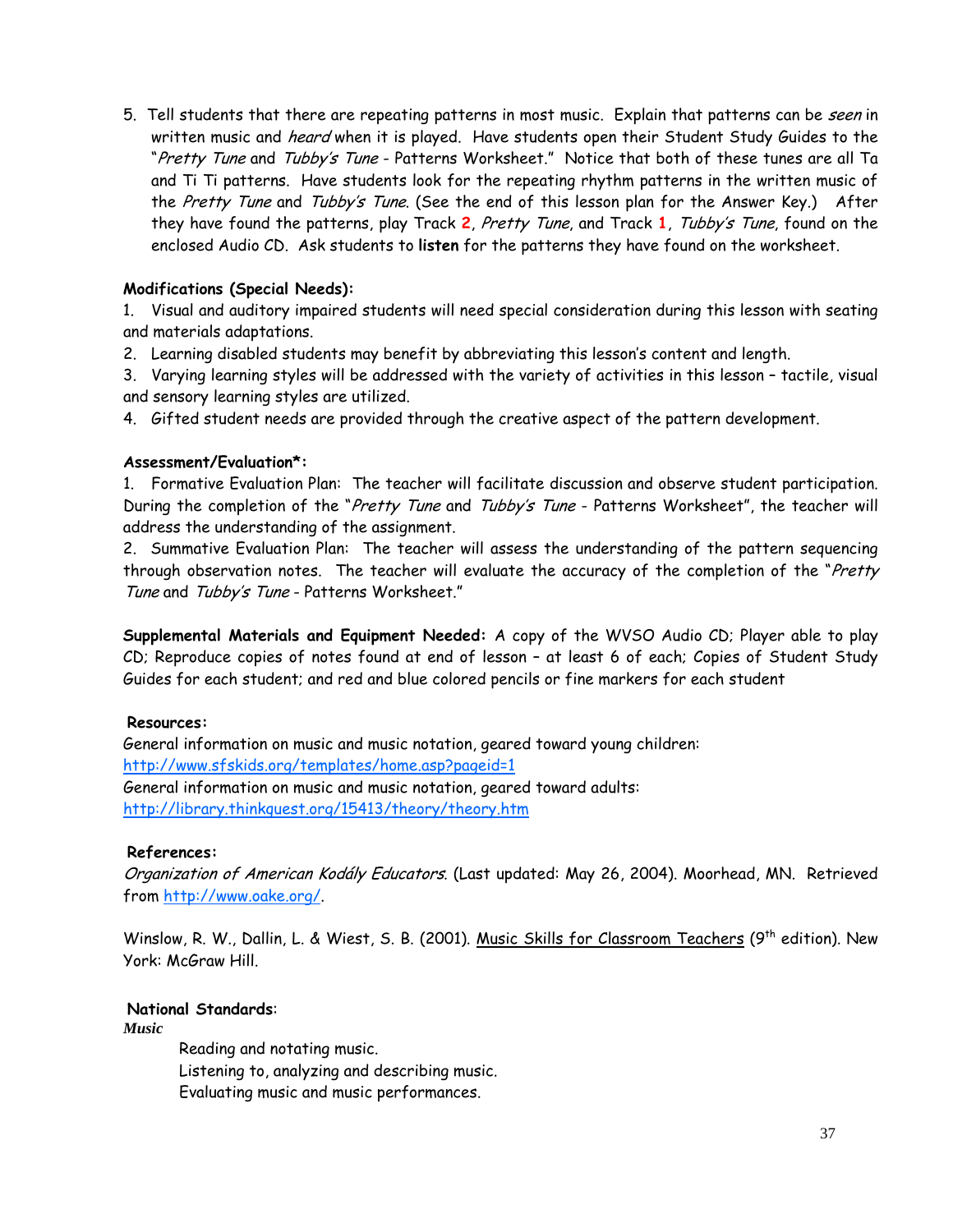## **Mathematics**

Understand patterns, relations, and functions

- Sort, classify, and order objects by size, number, and other properties
- Recognize, describe, and extend patterns such as sequences of sounds and shapes or simple numeric patterns and translate from one representation to another
- •Analyze how both repeating and growing patterns are generated

## **WV Content Standard Objectives: 21st Century standards are distributed separately.**

#### Kindergarten

- GM.K.2.3 read notation for quarter notes, quarter rests, and beamed eighth notes.
- GM.K.2.6 distinguish between same and different musical phrases.
- MA.K.2.2 identify, describe, and extend a repeating pattern found in common objects, sound, and movement.

## First-Grade

| GM.1.2.1 | read beamed eighth notes, quarter notes and rests.                       |
|----------|--------------------------------------------------------------------------|
| GM.1.2.3 | identify same and different sections of music.                           |
| MA.1.2.2 | analyze and create a repeating pattern using common objects and numbers. |

# Second-Grade

| GM.2.2.3 | read rhythmic notation in 2/4 and 4/4 meter.            |
|----------|---------------------------------------------------------|
| MA.2.2.1 | analyze, describe, extend and create a growing pattern. |
| MA.2.2.4 | given the rule, complete the pattern.                   |

\*All Assessments are to be at the expected state assessment standard at the mastery level.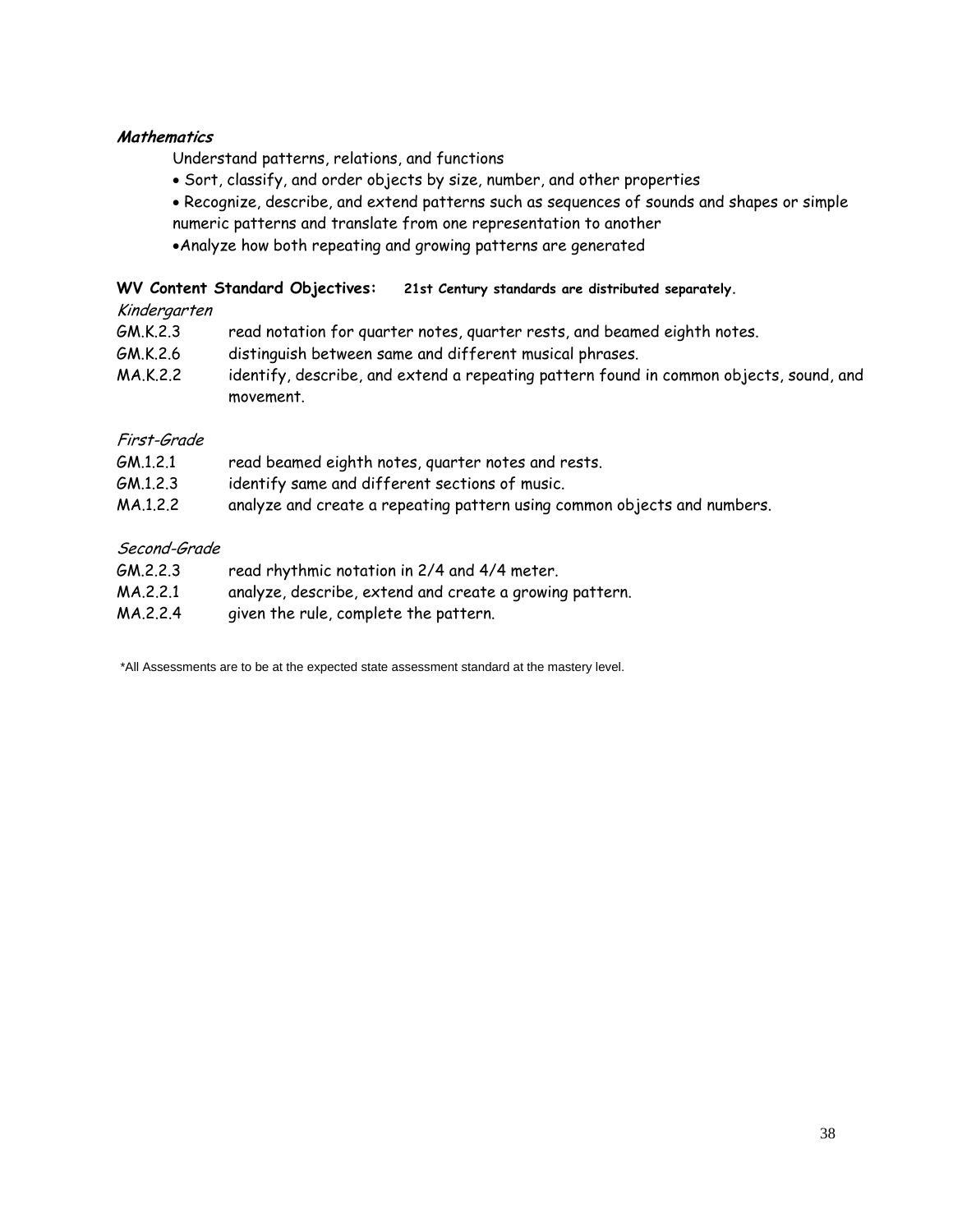**Pretty Tune and Tubby's Tune - Patterns Worksheet - Answer Key**

In "Tubby the Tuba," Tubby wants to play the *Pretty Tune* like the other instruments. Later he has his very own tune.

Do you see the Pretty Tune written below? Look very carefully to see if you can find some patterns that repeat over and over.

Draw **red circles** around each of the 3-note rhythm patterns that are repeated several times in Pretty Tune.  $\bullet \bullet \bullet$  The first one is circled for you. How many more can you find? (Note: the stems may go either direction.)

Draw **blue circles** around another rhythm pattern that is found two times in

Pretty Tune.  $\bullet \bullet \bullet \bullet \bullet \bullet \bullet \bullet \bullet$  (Note: the stems may go either direction.)





Now study Tubby's Tune. Draw **red circles** around the rhythm patterns that are the same as those you circled in **red** in Pretty Tune.

Tubby's Tune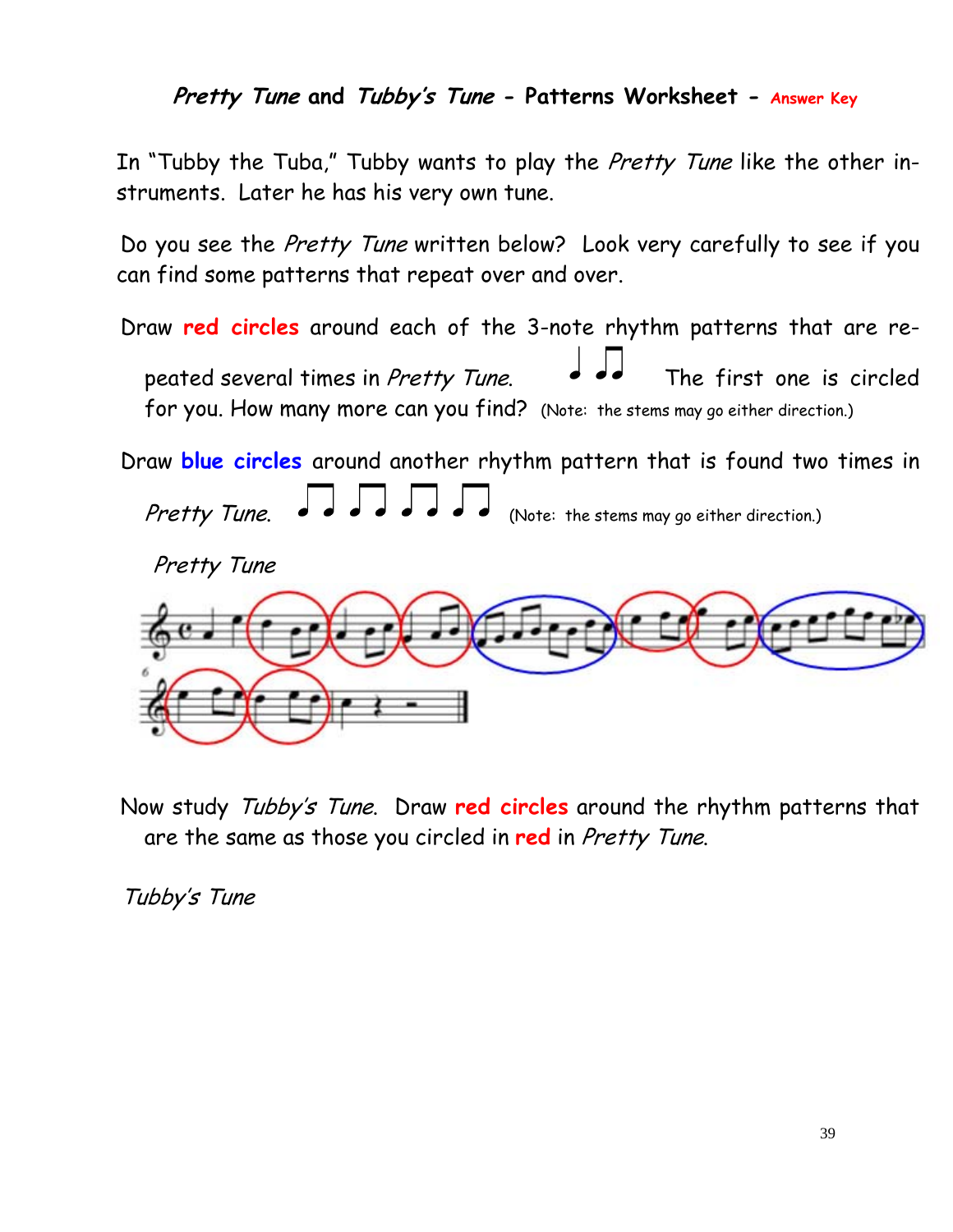Sample Notes and Rests

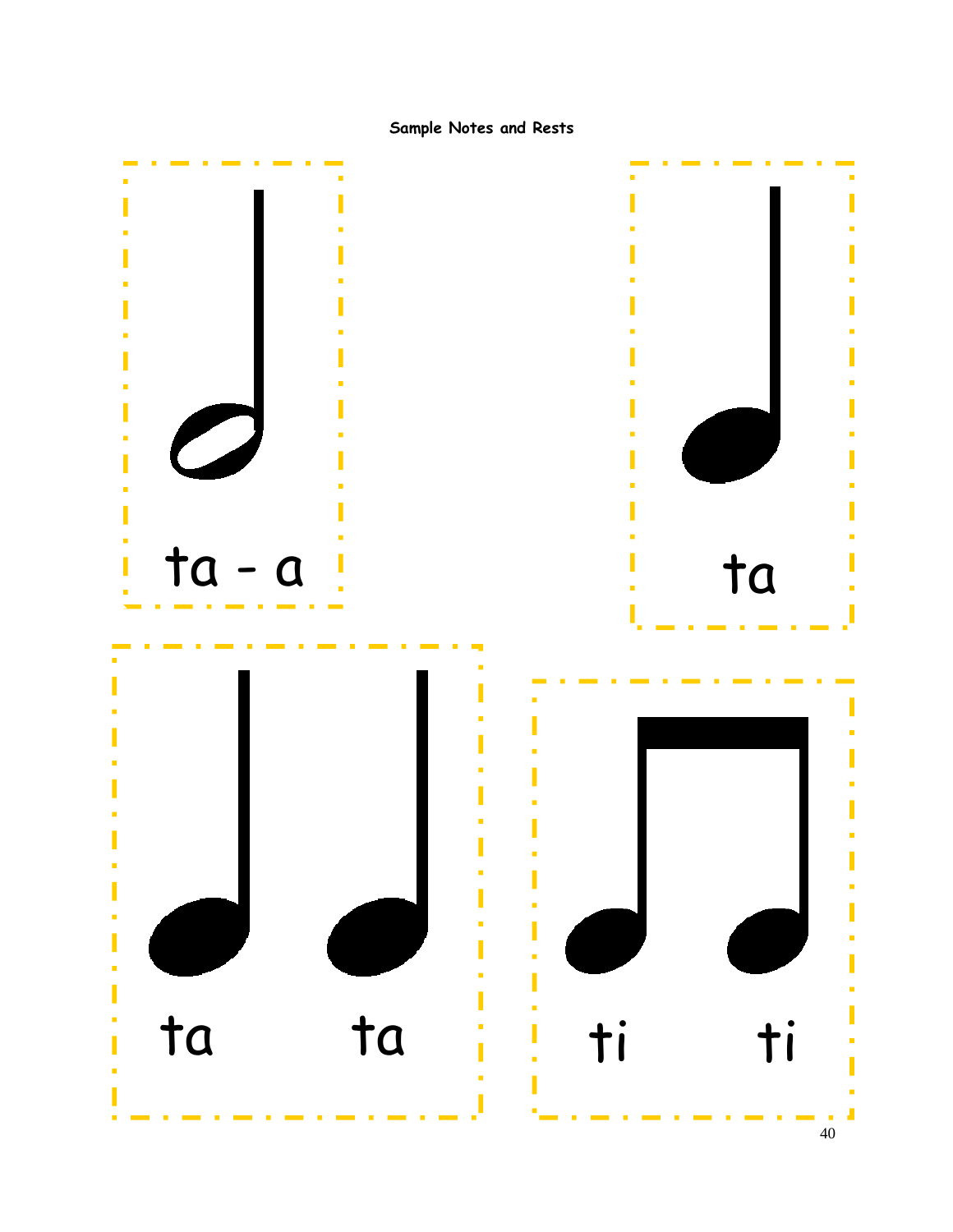Sample Notes and Rests